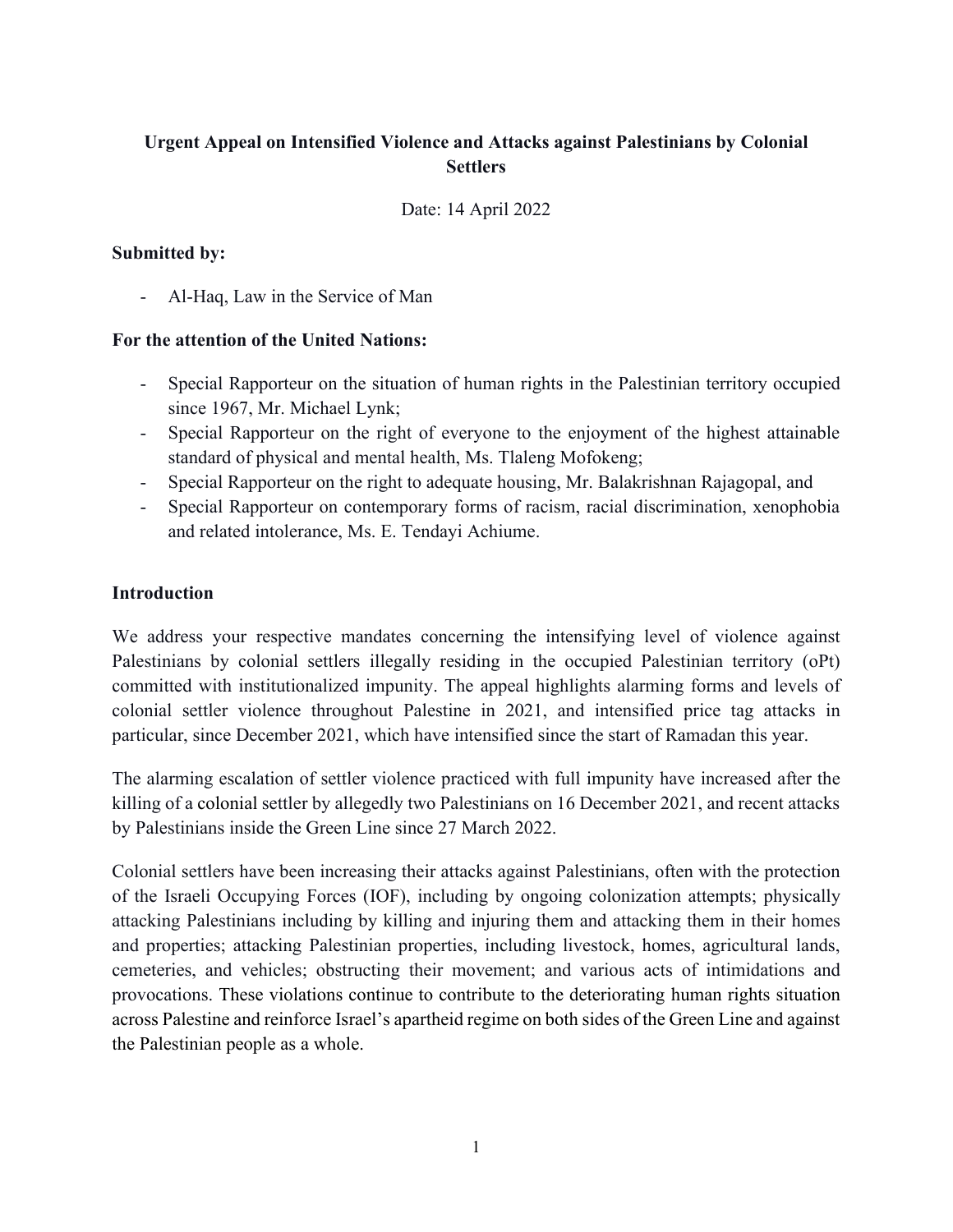While increase of colonial settler attacks have been observed as acts of reprisals after the killing on 16 December 2021, and recent attacks inside the Green Line since 27 March 2022, colonial settler violence has been allowed to continue and escalate due mainly to the settlement enterprise illegally initiated and expanded by the Israeli occupying authorities. Colonial settler violence is also reinforced by Israel's systematic failure to conduct effective investigations and prosecutions of the offending colonial settlers, creating a climate of impunity, and resulting in further oppression of the Palestinian people.

Violence against the Palestinian people has been also allowed to continue and escalate with the international community's failure to bring to end Israel's systematic violations of international law. As well noted by Professor Michael Lynk: 'the problem is not ignorance or lack of evidence…but the remarkable unwillingness of the international community to act upon its own comprehensive rules-based framework for peace and self-determination by imposing accountability on the offending party.<sup>1</sup> In this regard, this urgent appeal, urgently requests your immediate intervention to protect the Palestinian people from systematic and ongoing colonial settler attacks and violence, including by publicly condemning and addressing these attacks, and urging Israel, the Occupying Power, to immediately halt the planning, and expansion of its unlawful settlement enterprise, to take all necessary measures to ensure effective law enforcement against colonial settlers perpetrators and launch investigation into incidents of colonial settler violence.

# **State-Sponsored Colonial Settler Violence Across Palestine**

With around 300 illegal settlements in the West Bank, including in occupied East Jerusalem, with more than 680,000 colonial settlers,<sup>2</sup> Palestinians have been left with dire impacts on their rights. Israel's settlement enterprise not only unlawfully appropriates Palestinian land and hinders the freedom of movement of Palestinians, but also deepens territorial and demographic fragmentation between Palestinian communities, undermining Palestinian territorial and social contiguity and integrity, and denying the Palestinian people from exercising their inalienable right to selfdetermination, including permanent sovereignty over their natural resources.

While colonial settler attacks are an ongoing and systematic reality for Palestinians as part of the coercive environment to induce Palestinian displacement, colonial settlers have been increasing their attacks in the recent years, knowing they enjoy impunity from the Israeli occupying authorities, who do not enforce the law with regards to their violence, and are institutionally

<sup>&</sup>lt;sup>1</sup> Michael Lynk, 'The International Community and Israel: Giving Permission to a Permanent Occupation' (Just Security, 7 January 2022), [<https://www.justsecurity.org/79777/the-international-community-and-israel-giving](https://www.justsecurity.org/79777/the-international-community-and-israel-giving-permission-to-a-permanent-occupation/)[permission-to-a-permanent-occupation/>](https://www.justsecurity.org/79777/the-international-community-and-israel-giving-permission-to-a-permanent-occupation/) accessed 15 January 2022.

<sup>&</sup>lt;sup>2</sup> OHCHR, 'Occupied Palestinian Territory: Israeli settlements should be classified as war crimes, says UN expert' (9 July 2021) <https://www.ohchr.org/EN/NewsEvents/Pages/DisplayNews.aspx?NewsID=27291&LangID=E> accessed 15 January 2022.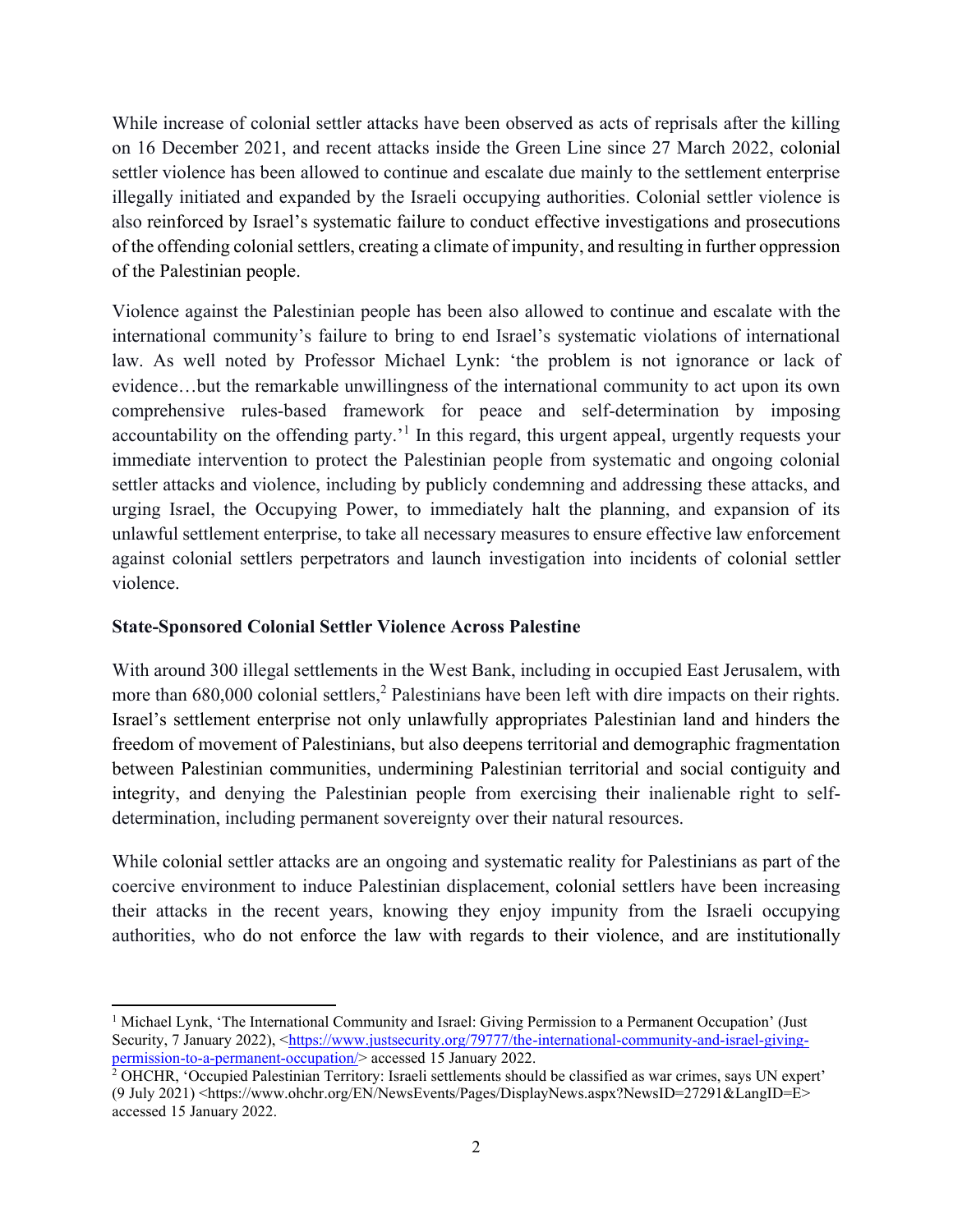unwilling to investigate and prosecute these attacks. <sup>3</sup> Moreover, there has been an increased documentation of incidents of colonial settlers attacks whereby the IOF not only stand passively while Palestinians are attacked by colonial settlers, but also actively attack Palestinians during these attacks.<sup>4</sup>

On the other hand, the institutionalized regime of racial domination and oppression over the Palestinian people is evident in how Palestinians are subjected to a coercive environment whereby they are at the threat of being displaced because of land confiscation policies, demolitions, forced evictions, natural resources exploitation and pillage, alongside violence by colonial settlers which the Israeli occupying authorities systematically fail to end.

The year 2021 witnessed alarming levels and trends of colonial settler violence against Palestinians, this was especially witnessed during the violent campaign of repression carried out by the IOF and Israeli police against the Palestinian people amidst the Unity Uprising,<sup>5</sup> as colonial settlers also intensified their organised violence against the Palestinian people.

During the Unity Uprising, alarming colonial setter attacks included a march which took place in Jerusalem on 22 April 2021, whereas colonial settlers chanted 'death to Arabs', <sup>6</sup> while the IOF injured 105 Palestinians according to the Palestinian Red Crescent.<sup>7</sup> The Uprising that sparked in Jerusalem extended later on both sides of the Green Line. Colonial settlers also extended their violence inside the Green Line and organized attacks against Palestinian citizens of Israel. On 10 May 2021, Mousa Hassouna, a 32-year-old Palestinian citizen of Israel from al-Lydd was killed by a colonial settler during a protest.<sup>8</sup> Israeli police arrested four colonial settlers suspected of

<sup>&</sup>lt;sup>3</sup> See Al-Haq, 'Institutionalized Impunity: Israel's Failure to Combat Settler Violence in the Occupied Palestinian Territory' (2013) [<https://www.alhaq.org/cached\\_uploads/download/alhaq\\_files/publications/institutionalised](https://www.alhaq.org/cached_uploads/download/alhaq_files/publications/institutionalised-impunity.pdf)[impunity.pdf>](https://www.alhaq.org/cached_uploads/download/alhaq_files/publications/institutionalised-impunity.pdf) accessed 15 January 2022.

<sup>4</sup> *See* Al-Haq, 'Urgent Appeal to the United Nations Special Procedures on Intensified Yitzhar Settler Violence' (17 February 2021) [<https://www.alhaq.org/advocacy/17913.html>](https://www.alhaq.org/advocacy/17913.html) accessed 15 January 2022.

 $5$  The Unity Uprising is the most recent uprising in the Palestinian struggle. The spark of the Uprising started in Jerusalem in April 2021, after provocations from Israeli forces against Palestinians when they installed metal barriers on the stairs of the Damascus Gate, cut electrical wires to Al-Aqsa Mosque, and amidst the mobilization of residents of Sheikh Jarrah to prevent their imminent forced displacement. The Uprising later speared on both sides of the Green Line and outside historic Palestine, whereas the Palestinian people as a whole protested seven decades of fragmentation and Israeli settler-colonialism. In response, Israeli forces killed and attacked Palestinian protesters, and worshippers, across historic Palestine, bombarded civilians in the Gaza Strip, facilitated right-wing mob violence targeting Palestinian communities inside the Green Line, and undertook an arrest campaign targeting Palestinians across historic Palestine.

<sup>6</sup> Yumma Patel, 'Israeli Mobs Chant 'Death to Arabs' in Night of Violence in Jerusalem,' (Mondoweiss, 23 April 2021) [<https://mondoweiss.net/2021/04/israeli-mobs-chant-death-to-arabs-in-night-of-violence-in-jerusalem/>](https://mondoweiss.net/2021/04/israeli-mobs-chant-death-to-arabs-in-night-of-violence-in-jerusalem/) accessed 15 January 2022.

<sup>7</sup> Said Amouri, 'Israeli Settlers Assault Palestinians in Occupied Jerusalem,' (AA, 23 April 2021) [<https://www.aa.com.tr/en/middle-east/israeli-settlers-assault-palestinians-in-occupied-jerusalem/2218004>](https://www.aa.com.tr/en/middle-east/israeli-settlers-assault-palestinians-in-occupied-jerusalem/2218004) accessed 15 January 2022.

<sup>8</sup> Adalah, 'Adalah demands cancellation of civil emergency declaration in Lydd' (16 May 2021) <https://www.adalah.org/en/content/view/10326 > accessed 15 January 2022.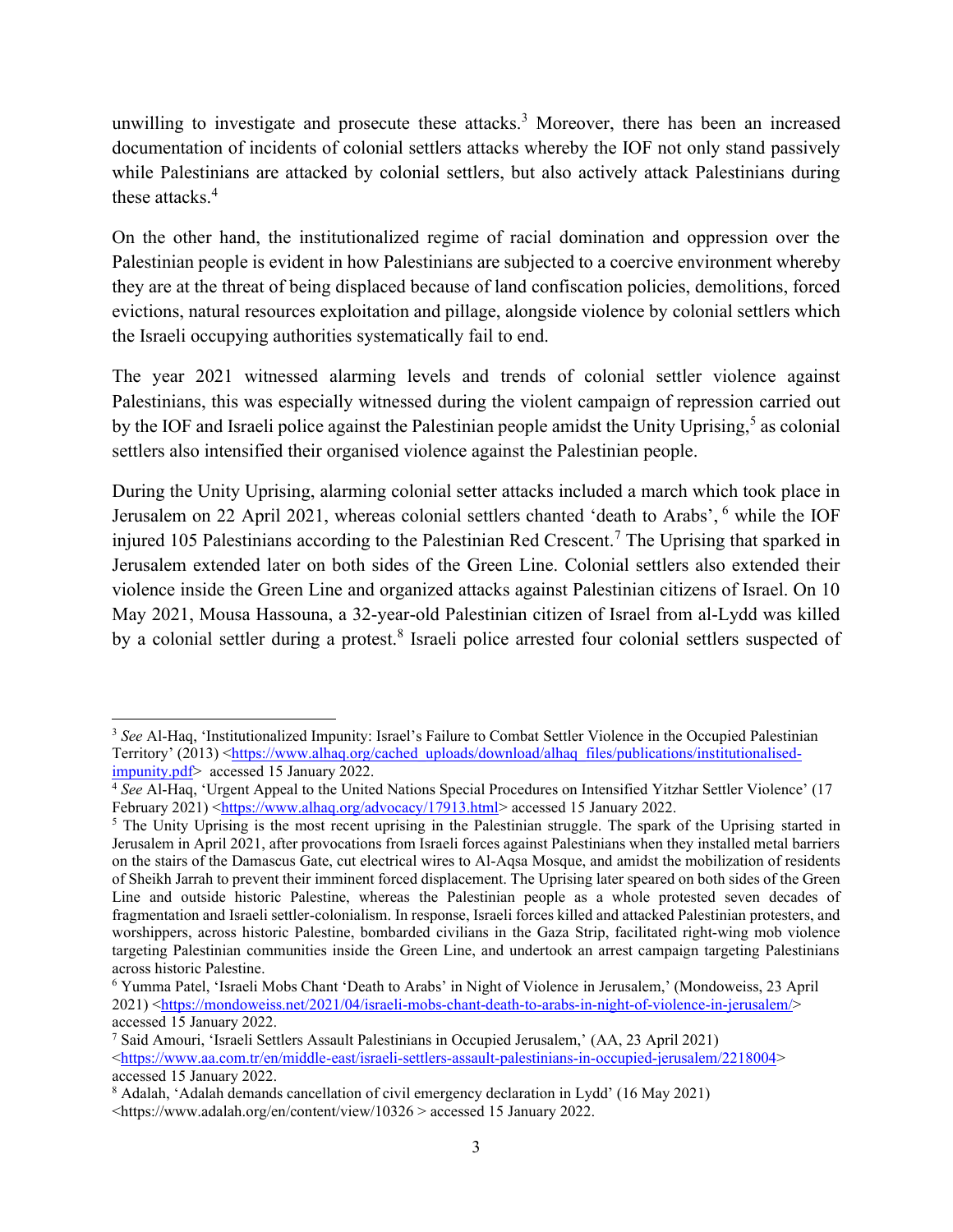killing Mousa, all of whom were released on bail on 13 May 2021.<sup>9</sup> During May, the IOF has allowed colonial settlers coming from the West Bank entry inside the Green Line to target Palestinian neighbourhoods and villages and provided support and protection as they attacked Palestinian residents and destroyed Palestinian property.<sup>10</sup>

As the Unity Uprising continued with demonstrations and confrontations taking place across Palestine, colonial settlers killed three Palestinians in one singe day on 14 May 2021 in three events confronting Israeli settler assaults in the governorates of Hebron, Salfit, and Nablus. In Al-Rihiya village, southern Hebron, colonial settlers killed Ismail Jamal al-Toubasi, 27, who joined other youths to put out a fire, which settlers had set to Palestinian fields. As Israeli settlers opened fire, Al-Toubasi sustained a bullet wound in the back of the head. Though hampered by colonial settlers, Palestinian paramedics and youths managed to free and transport him to hospital where he was pronounced dead.<sup>11</sup>

On the same day, in the presence of IOF, colonial settlers killed Husam Wael Asayrah, 19, in the Asira al-Qibliya village, Nablus. Together with other youths, Husam went out to confront colonial settlers who attacked Palestinian homes. Confrontations took place between Palestinian youths on one hand, and colonial settlers and IOF on the other. Meantime, a settler opened fire and injured two Palestinian young men. Asayrah died after sustaining a live bullet wound in the chest.<sup>12</sup>

Also on 14 May, Awad Ahmad Harb, 27, was killed by colonial settlers who attacked Iskaka village, in Salfit. Palestinian youths were out to prevent colonial settler attacks on the village. During confrontations with colonial settlers and IOF, IOF fired tear gas canisters and opened fire. According to eyewitnesses, a colonial settler took a sniper position and opened fire on Harb, while he was seeking protection. The IOF obstructed a Palestinian ambulance, delaying access to Awad for 20 minutes. $13$ 

Another alarming showcase of colonial settlers' impunity is the establishment of the Evyatar colonial outpost on Jabal Sbeih (Sbeih Mountain), southeast of occupied Nablus, on 3 May 2021. In an abnormal speed and within less than one month, colonial settlers took advantage of the violent repression by the IOF against Palestinians amidst the Unity Uprising and established the

<sup>9</sup> The Times of Israel, '4 Jewish Suspects Held Over Fatal Shooting of Arab in Lod are Released on Bail' (13 May 2021) <https://www.timesofisrael.com/4-jewish-suspects-held-over-fatal-shooting-of-arab-in-lod-are-released-onbail/> accessed 15 January 2022.

 $10$  Oren Ziv, 'How Israeli police are colluding with settlers against Palestinian citizens' (+972 Magazine, 13 May 2021) [<https://www.972mag.com/israel-police-settlers-lyd/>](https://www.972mag.com/israel-police-settlers-lyd/) accessed 15 January 2022.

<sup>11</sup>Al-Haq field report on file with Al-Haq, 16 May 2021.

<sup>&</sup>lt;sup>12</sup> Al-Haq Affidavit 177A/2021, taken on 17 May 2021, Mohammad Yihya Saleh, 27, resident of Asira al-Qibliya, Nablus.

<sup>&</sup>lt;sup>13</sup> Al-Haq field report on file with Al-Haq, 18 May 2021. See Al-Haq, 'Al-Haq Field Report on Human Rights Violations in May 2021' (14 June 2021) [<https://www.alhaq.org/monitoring-documentation/19587.html>](https://www.alhaq.org/monitoring-documentation/19587.html) 15 January 2022.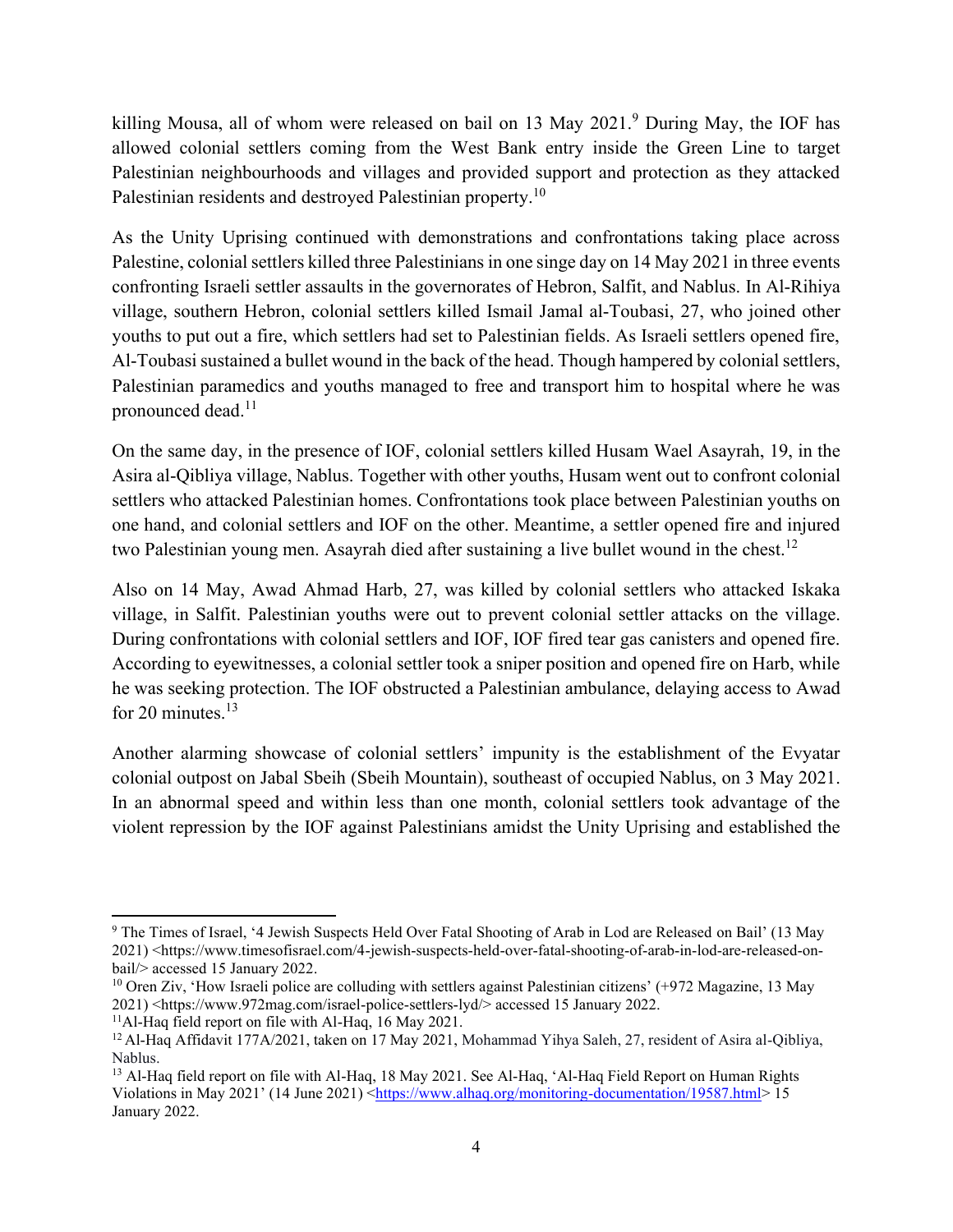Evyatar colonial outpost, seizing 35 dunams of private Palestinian land.<sup>14</sup> Instead of dismantling the colonial outpost, the Israeli occupying authorities, facilitated the construction of Evyatar colonial outpost, by firstly allowing its construction, connecting it to water and electricity infrastructure, conducting an agreement with illegal settlers with the intention of legalizing the colonial outpost,<sup>15</sup> and instituting a violent campaign of repression and collective punishment against Palestinians who protested the colonial outpost.<sup>16</sup> Palestinians have always resisted settlement expansion, knowing that among the multi-layered violations they would endure, they would also be subjected to violence and attacks by colonial settlers. Outlining the reason for the popular resistance at Jabal Sbeih, Saed Hamayel, who lost his 16-year-old son, Mohammed, in the protests, said:

*'If we don't continue our popular resistance, we would see settlers not only on 35 dunams but expanding to 800 dunams, as they were aiming. We would be turned into Bantustans and the apartheid would be more entrenched. All settlements started with a caravan. Ariel, which is one of the biggest settlements, started with one caravan. We see neighbouring villages who suffer from frequent settler attacks. In Beita, we are losing our beloved ones, to Israeli bullets, to Israeli bars. We want to pay our bill once, we don't to pay it in instalments.'<sup>17</sup>*

The year 2021 also witnessed the attack on Khirbet Al-Mufaqarah in the South Hebron Hills in October 2021, whereby dozens of colonial settlers attacked the community injuring dozens of Palestinians, including a 4-year-old boy in the head, stabbing livestock, and destroying Palestinian property. The IOF, who were present, did nothing to deter the attack, and fired teargas and stun grenades at Palestinians instead.<sup>18</sup>

Since the beginning of 2022, trends of ongoing colonial settler violence included ongoing colonization attempts with the intention to approportionate further land for expanding illegal settlements including by setting up caravans and/or tents and water tanks, erecting barbed wire fences on Palestinian land, and levelling agricultural lands. Colonial settlers, including armed ones, continue to physically attack and injure Palestinians, including by throwing stones, beating them

<sup>14</sup> Al-Haq, 'Joint Urgent Appeal to UN Special Procedures on Israeli Suppression of Palestinian Resistance at Jabal Sbeih against Settlement Expansion' (06 November 2021) <https://www.alhaq.org/advocacy/19173.html> accessed 15 January 2022.

<sup>&</sup>lt;sup>15</sup> Jerusalem Legal Aid and Human Rights Center (JLAC), 'Petition for the Cancelation of Evytar Deal' [<https://www.jlac.ps/details.php?id=i8bt4da2256ygj5x0p0gu>](https://www.jlac.ps/details.php?id=i8bt4da2256ygj5x0p0gu) 15 January 2022.

<sup>16</sup> Al-Haq, 'Joint Urgent Appeal to UN Special Procedures on Israeli Suppression of Palestinian Resistance at Jabal Sbeih against Settlement Expansion' (06 November 2021) <https://www.alhaq.org/advocacy/19173.html> accessed 15 January 2022.

<sup>&</sup>lt;sup>17</sup>Al-Haq, 'Voices from Beita: The Price of Resisting Settlement Expansion' (28 September 2021) [<https://www.youtube.com/watch?v=4p-nMUHRF40>](https://www.youtube.com/watch?v=4p-nMUHRF40) accessed 15 January 2022.

<sup>&</sup>lt;sup>18</sup> Al-Haq, 'Joint Oral Intervention during the 48th Regular Session of the UN Human Rights Council, General Debate under Item 9' (5 October 2021).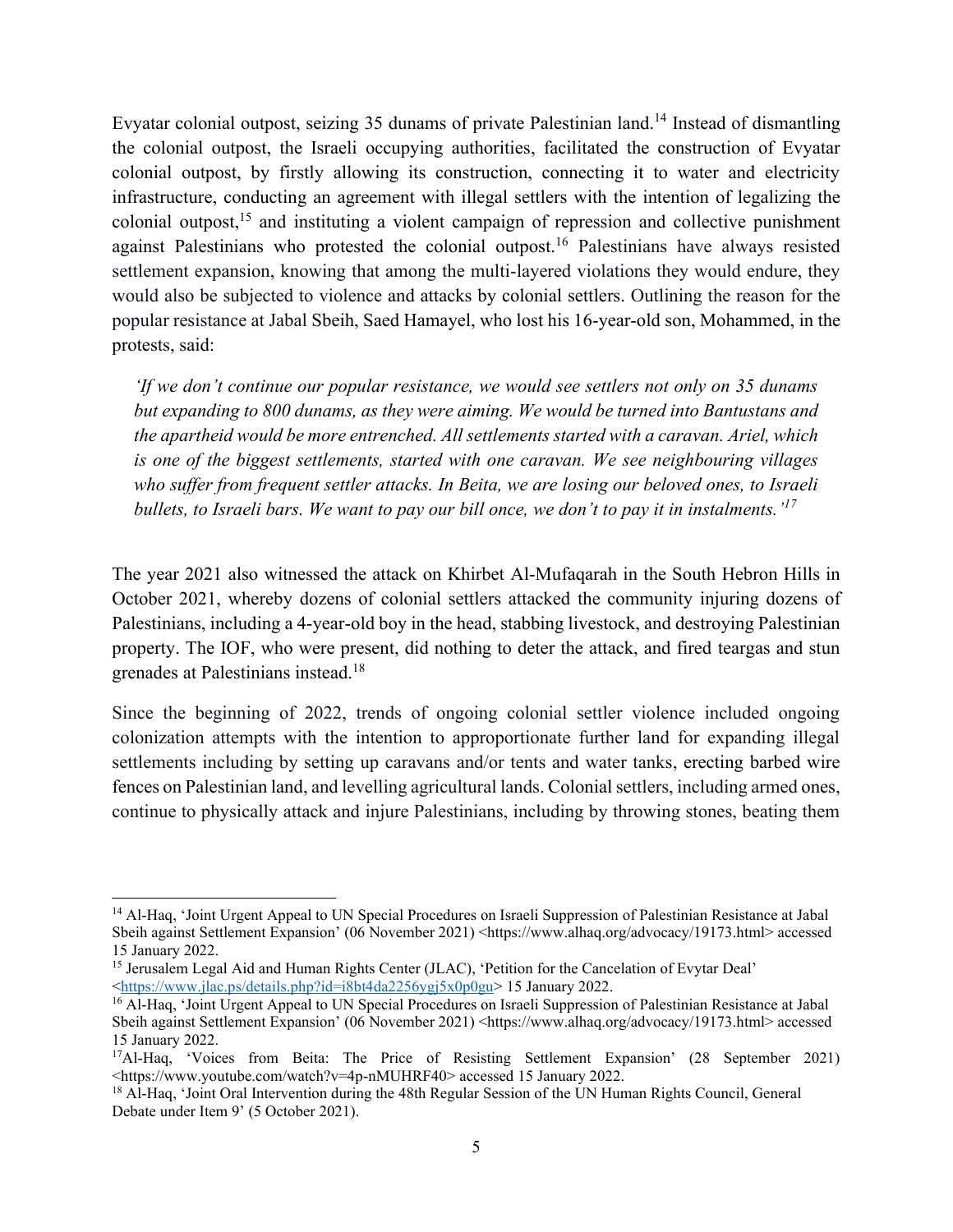with their hands, sticks, batons, and pistols, using pepper spray, and running over Palestinians with their vehicles.<sup>19</sup>

Moreover, colonial settlers, including armed ones, continue to attack Palestinian properties, including livestock, homes, agricultural lands, and vehicles by running over and injuring livestock with their vehicles and trying to steal livestock; vandalizing agricultural lands, including by cutting, uprooting and/or burning olive trees, steeling plants, and destroying agriculture related infrastructure and equipment; throwing stones at Palestinian vehicles, and torching them; as well as spray painting hate and racist speech on Palestinian properties.<sup>20</sup> Other trends of colonial settler violence since 2022 include raiding agricultural lands, towns and villages, and attacking Palestinian homes with the protection of the IOF who accompany colonial settlers and fire tear gas canisters at Palestinian to provide protection for the colonial settlers assaulting Palestinians, as well as obstructing the movement of Palestinians by closing main roads and villages' entrances with the protection of the IOF. $^{21}$ 

Armed attacks by colonial settlers have also been documented by Al-Haq since the beginning of the year, resulting in the injury of Palestinians. On 25 February 2022, at around 4:30 pm, two brothers, Mohammad and Jawad Abu Khadija, both 33, were shot by a colonial settler near the town of Hizma, east of occupied Jerusalem, as they were driving their car, Jawad's son, Jude, fiveyear old, in the backseat. As they collided a car in front of them while driving at low speed, and dismounted to check what happened, the driver of the car, a colonial settler, cursed the brothers with racist words. He refused to exchange insurance information and instead took his gun and shot Mohammadin the lower abdomen and Jawad in the right thigh. Mohammad's injury led to a fracture in the pelvis area, whereby he is not capable to move or work for one month, and Jawad's injury obstructed his ability to walk on his right leg and work, as he requires care from a neurologist. Jawad reported that his five-year old son, Jude was in a state of shock and trauma, as he lost the ability to talk for four hours, and peed himself after the attack.<sup>22</sup>

#### **Intensified Price Tag Attacks in the West Bank since December 2021**

Settler attacks often intensify their acts of violence and/or vandalism against Palestinians in retaliation to perceived threats and violence against them and their interests.<sup>23</sup> Ever since the killing

<sup>&</sup>lt;sup>19</sup> According to Al-Haq monitoring.

<sup>&</sup>lt;sup>20</sup> According to Al-Haq monitoring.

<sup>&</sup>lt;sup>21</sup> According to Al-Haq monitoring.

<sup>&</sup>lt;sup>22</sup> Al-Haq field report on file with Al-Haq, 27 February 2022.

<sup>23</sup> Chaim Levinson, 'Price Tag' Crime Crosses the Green Line into Israel' (Haaretz, 01 May 2014)

<sup>&</sup>lt;https://www.haaretz.com/.premium-price-tag-crime-crosses-into-israel-1.5246827?lts=1603803737794> accessed 15 January 2022.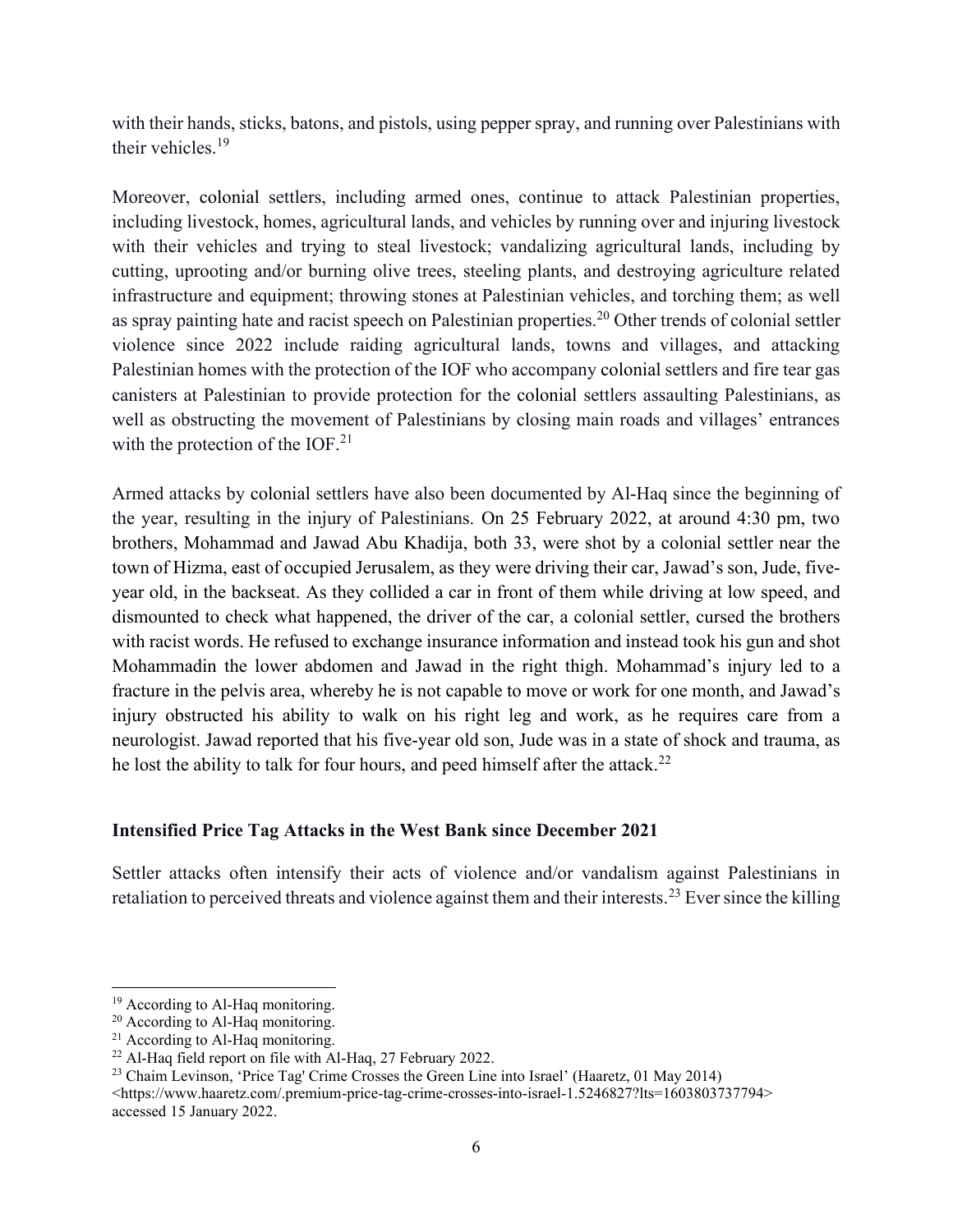of colonial settler Yehuda Dimentman by allegedly two Palestinians on 16 December 2021,<sup>24</sup> attacks against Palestinians and their properties, especially in Nablus Governorate, have spiked.

While this increase has been observed after this incident, which reflects the colonial settlers' price tag policy, Al-Haq believes that the continuation and increase of colonial settler violence is mainly attributed to the settlement enterprise initiated and expanded by the Israeli occupying authorities. Colonial settler violence is a product of the settlement enterprise and it is being reinforced by Israel's systematic failure to conduct effective investigations and prosecutions of offending colonial settlers, creating a climate of impunity.

Dimentman, was killed as he left Homesh settlement,<sup>25</sup> which has been evacuated since  $2005.^{26}$ Homesh settlement was established on a confiscated 1,014 dunums from Burqa village, northwest of Nablus.<sup>27</sup> Colonial settlers have repeatedly called for and attempted to resettle Homesh, since its evacuation in 2005.<sup>28</sup> Since 2013, the settlement has been used by the Israeli occupying authorities for military training, despite a ruling by the Israeli Supreme Court stating that the land should be returned to its Palestinian owners.<sup>29</sup>

Since the killing of Dimentman, colonial settlers organised themselves and intensified attacks against Palestinians, specifically in Burqa village. Outlying the severity of colonial settler violence following this incident, Arafat Mohammad Ibrahim Salah, 56, who was subjected to an attack by colonial settlers, alongside his family in their house in Burqa village, Nablus, on 23 December 2021, said in his affidavit to Al-Haq:

*'Settlers always attacks us and our properties, but this is first time that settlers have dared to reach a residential area in the middle of the village [Burqa], and attack our home and other residents' homes.' 30*

<sup>24</sup> Aljazeera, 'Israeli settlers attack village in occupied West Bank' (24 December 2021) [<https://www.aljazeera.com/news/2021/12/24/israeli-settlers-attack-village-in-occupied-west-bank>](https://www.aljazeera.com/news/2021/12/24/israeli-settlers-attack-village-in-occupied-west-bank) accessed 15 January 2022.

<sup>&</sup>lt;sup>25</sup> Ali Sawafta, 'Settlers clash with Palestinians in aftermath of West Bank killing' (Reuters, 19 December 2021) [<https://www.reuters.com/world/middle-east/funeral-held-israeli-killed-west-bank-gun-attack-2021-12-17/>](https://www.reuters.com/world/middle-east/funeral-held-israeli-killed-west-bank-gun-attack-2021-12-17/) accessed 15 January 2022.

<sup>&</sup>lt;sup>26</sup> The Applied Research Institute – Jerusalem (ARIJ), 'Burqa Village Profile' (2014), 16

[<sup>&</sup>lt;http://vprofile.arij.org/nablus/pdfs/vprofile/Burqa\\_vp\\_en.pdf>](http://vprofile.arij.org/nablus/pdfs/vprofile/Burqa_vp_en.pdf) accessed 15 January 2022

<sup>&</sup>lt;sup>27</sup> ARIJ, 'Burqa Village Profile' (2014), 16 <[http://vprofile.arij.org/nablus/pdfs/vprofile/Burqa\\_vp\\_en.pdf>](http://vprofile.arij.org/nablus/pdfs/vprofile/Burqa_vp_en.pdf) accessed 15 January 2022

<sup>28</sup> POICA – Palestinian Observatory of Israeli Colonization .Acrtivities, 'Israeli Settlers re-occupy the evacuated 'Homesh' settlement' <http://poica.org/2007/03/israeli-settlers-re-occupy-the-evacuated-homesh-settlement/> accessed 15 January 2022; Tovah Lazaroff, 'IDF halts attempt to rebuild Homesh settlement, first razed in 2005'

<sup>(</sup>The Jerusalem Post, 28 April 2021) < https://www.jpost.com/israel-news/idf-halts-attempt-to-rebuild-homeshsettlement-first-razed-in-2005-666614> accessed 15 January 2022

<sup>&</sup>lt;sup>29</sup> ARIJ, 'Burqa Village Profile' (2014), 16 [<http://vprofile.arij.org/nablus/pdfs/vprofile/Burqa\\_vp\\_en.pdf>](http://vprofile.arij.org/nablus/pdfs/vprofile/Burqa_vp_en.pdf) accessed 15 January 2022

<sup>&</sup>lt;sup>30</sup> Al-Haq Affidavit 579/A, taken on 29 December 2021, Arafat Mohammad Ibrahim Salah, 56, resident of Burqa, Nablus.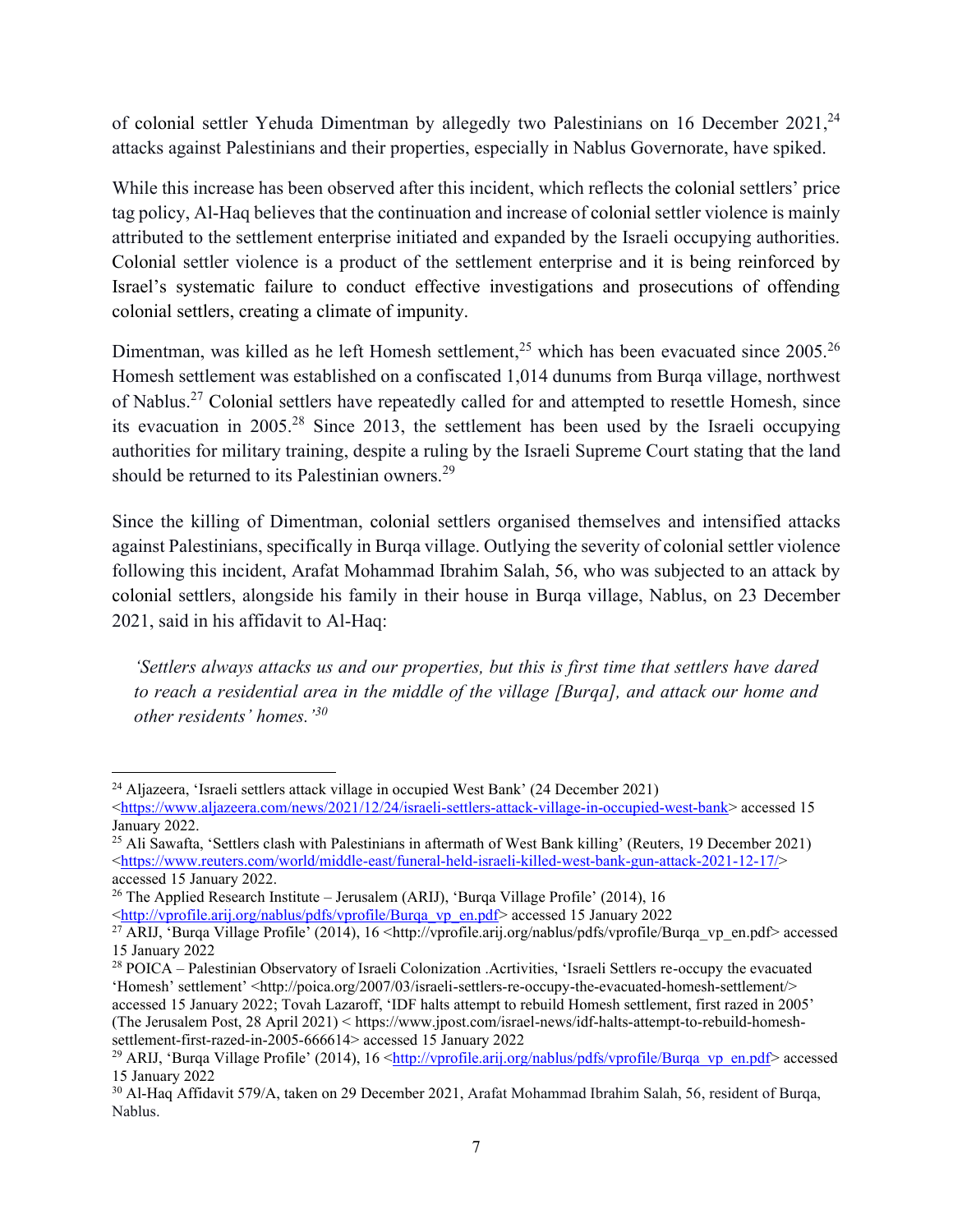On the same evening, of the killing of Dimentman, on 16 December 2021, colonial settlers blocked parts of Nablus-Ramallah Road, and attacked passing Palestinian vehicles. Asem Shawkat Khudair, 31, resident of Ramallah, was attacked by a group of colonial settlers while driving from Ramallah to Nablus. In his testimony to Al-Haq, he recalled the following:

*'On 16 December 2021, as I was driving back home to Ramallah from Nablus, on Yitzhar Road, south of Nablus, I witnessed road closures and Israeli settlers on alert. Before I reached Yitzhar roundabout, I saw around 20 Israeli settlers, most of whom had masks on their faces. They were carrying stones and wooden sticks in their hands. They were about 6 meters away from my private car. As soon as I saw them, they started throwing stones at the left side of the vehicle and shouting in Hebrew, which I don't understand. Their stones broke the left rear door glass. Then, they surrounded my car. I panicked and I saw death approaching me. I continued driving and moved past the settlers. I was then surprised by a roadblock of light reflectors and stones in the middle of the street to prevent vehicles from reaching the roundabout. Near the Yitzhar roundabout, there were another ten settlers who were throwing stones at my vehicle and some Palestinian vehicles. As soon as I passed over the roadblock that the settlers sat up, I felt that the vehicle was about to overturn due to my speed and the height of the stones that they had placed in the middle of the road. Then, I saw a settler in his forties. He approached the vehicle from the left side until he was about one meter away. He was carrying a large stone in both hands, and hit it on the windshield. Glass shattered inside the vehicle and hit my chest, face and body. I continued driving quickly past the roundabout and headed towards Huwwara village. My cars' windshield is entirely smashed, the left rear window glass is broken, and the front struts are destroyed. Repairing the damages will cost me 3000 Israeli shekels. After this incident, I went to a physiotherapist to treat me, as I was unable to walk after the attack.' 31*

On the same night, Abed AlMenem Abd Al-Aziz, 52, was also attacked by a group of colonial settlers while driving with his wife and three children from Asira Al-Qabaliya to their house in Beita, Nablus. In his affidavit to Al-Haq, Abed stated:

*'On 16 December 2021, at about 8:30 pm, I was returning towards my town, Beita, with my wife and three children. I was driving on Yitzhar Road, south of Nablus, when I was surprised by a car carrying the Israeli yellow plate, blocking my way. I managed to pass by it. Moments later, I saw around 30 Israeli settlers, carrying stones and sticks in their hands, accompanied by around five fully armed Israeli soldiers. The settlers started throwing stones at the vehicles. Their stones hit the structure of the car, the windshield, and the left rear window. I continued driving fast, then I began to slow down after a distance of about 100 meters because I saw the closure of the road with large stones and light reflectors. I came to a complete stop after I passed the settlers. Then, four Israeli occupying soldiers stopped me. I asked one of the soldiers, why did he allow the settlers to attack us, but the soldier* 

<sup>&</sup>lt;sup>31</sup> Al-Haq Affidavit 568/A, taken on 20 December 2021, Asem Shawkat Ahmad Khdair, 31, resident of Ramallah.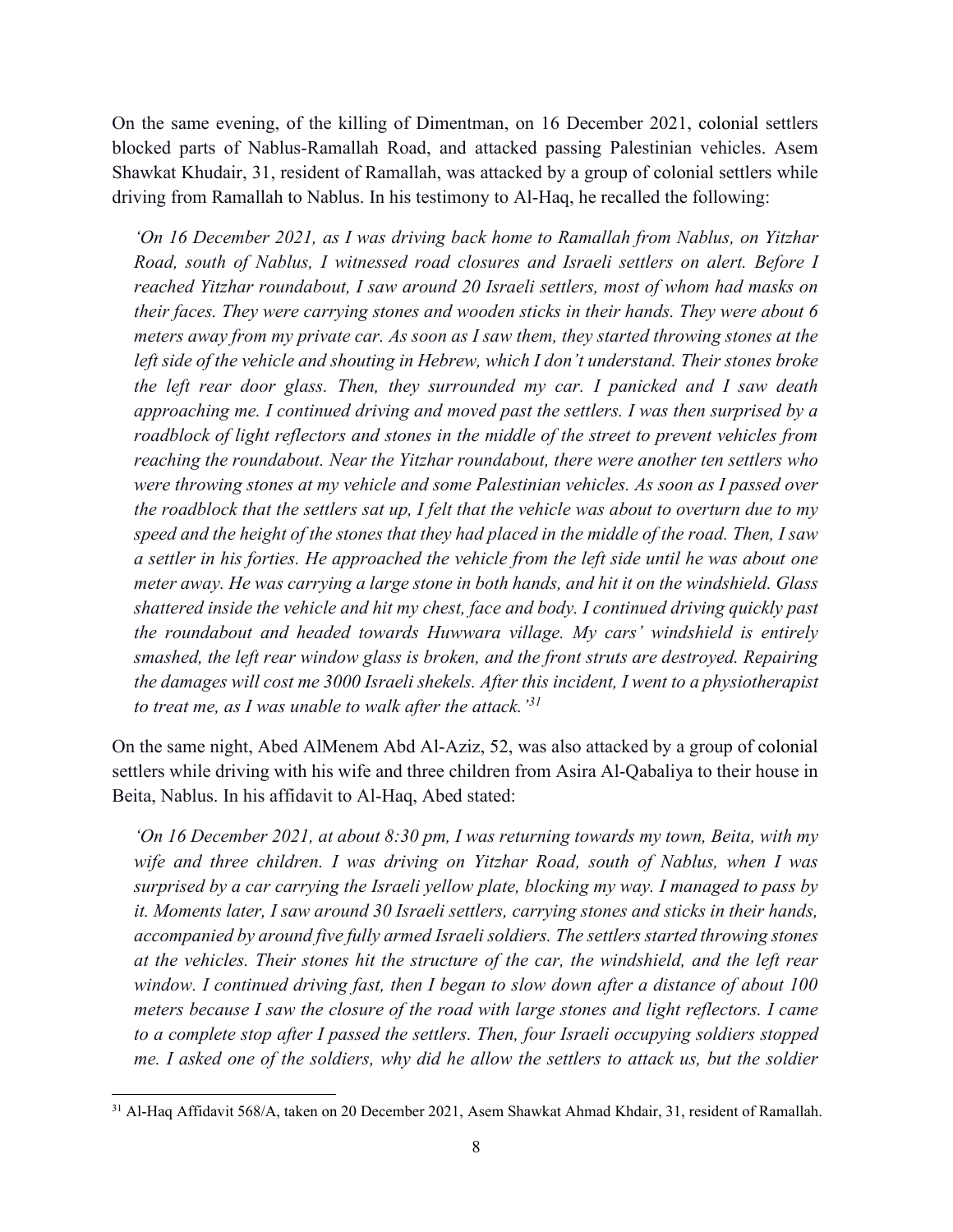*asked me to leave. The occupation soldiers did nothing to these settlers who attacked us. After I inspected the car, I saw many damages and found the left mirror completely broken. My children and wife were afraid and could not sleep easily that night.' 32*

The next day, on 17 December 2021, hundreds of colonial settlers held a memorial service at Homesh settlement, and some called for reinstatement of the settlement.<sup>33</sup> On the same day, tens of colonial settlers raided Burqa village, north of Nablus, and indiscriminately opened fire on the residents, as well as torched Palestinian homes and properties.<sup>34</sup> On the same day, a group of colonial settlers raided Qaryout village, southeast of Nablus, at dawn and attacked Palestinians, leaving many with wounds and fractures, and damaging their homes.<sup>35</sup> Wael Mohammad Ahmad Muqbel, 62, and his wife, Samiha Hussein Abdel Aziz Moqbel, 53, were attacked, while they were sleeping in their house in, Qaryout village. In his affidavit to Al-Haq, Wael recounted the following:

*'On 17 December 2021, at approximately 3:30 am, my wife, Samiha, woke me up and told me someone is knocking on our door. I immediately headed to open the door and found the glass window of the main door broken. I looked out the broken window and saw two people, one in military clothes and the other in civilian clothes. The person wearing military clothes was hitting the person wearing the civilian clothes, so I thought that the one who was being hit was my son Ahmad. Someone from behind the door told me they are from the army. Immediately, I opened the door, when the person in military uniform sprayed pepper gas in my face. They then dragged me by the neck outside. I lost consciousness after that. When I woke up, I was wet, as it was raining outside. The Palestinian ambulance crews were over my head and a number of Palestinians from the village. I was transferred to Rafidia Governmental Hospital in Nablus, where I was diagnosed with fractures in my ribs from the left side and bruises in my ribs from the right side, various bruises in my head and face, swelling in the right eye and nose, a wound in the left ear and a fracture in the left jaw.' 36*

Outlying the damages to their home and cars, Samiha outlined:

*'After my husband opened the door, I stood in the hall, about 5 meters away from the main door. I saw people pulling him out by the neck outside the house. About ten people in civilian clothes entered the house and immediately began to break the furniture and contents of the* 

<sup>&</sup>lt;sup>32</sup> Al-Haq Affidavit 576/A, taken on 22 December 2021, Abed AlMenem Abd Al-Aziz, 52, resident of Beita, Nablus.

<sup>&</sup>lt;sup>33</sup> Ali Sawafta, 'Settlers clash with Palestinians in aftermath of West Bank killing' (Reuters, 19 December 2021). <sup>34</sup> Middle East Monitor, 'Occupied West Bank witnesses painful wave of Israel's settler attacks' (18 December 2021) [<https://www.middleeastmonitor.com/20211218-occupied-west-bank-witnesses-painful-wave-of-israels](https://www.middleeastmonitor.com/20211218-occupied-west-bank-witnesses-painful-wave-of-israels-settler-attacks/)[settler-attacks/>](https://www.middleeastmonitor.com/20211218-occupied-west-bank-witnesses-painful-wave-of-israels-settler-attacks/) accessed 15 January 2022

<sup>&</sup>lt;sup>35</sup> Palestinian News Agency – Wafa, 'Israeli settlers leave several villagers wounded, fractured south of Nablus' (17 December 2021) [<https://english.wafa.ps/Pages/Details/127237>](https://english.wafa.ps/Pages/Details/127237) accessed 15 January 2022

<sup>&</sup>lt;sup>36</sup> Al-Haq Affidavit 569/A, taken on 18 December 2021, Wael Mohammad Ahmad Muqbel, 62, resident of Qaryout village, southeast of Nablus.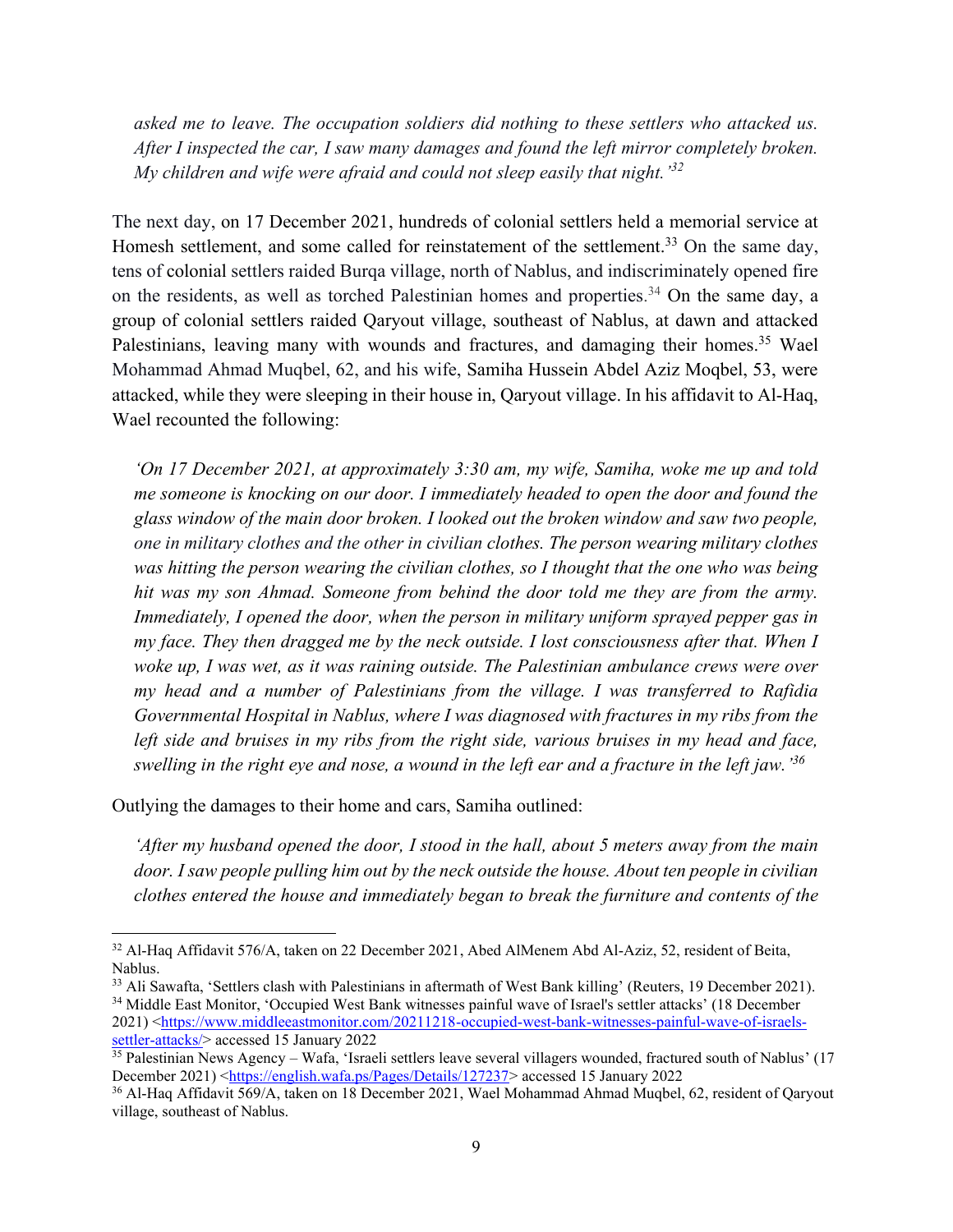*kitchen. I started screaming and asking them what they are doing and who they are. They did not respond and proceeded with breaking the contents of the kitchen. They, then spread around the house and one of them told me that they are Israeli settlers and sprayed pepper gas in my face. My face was burning, and I started screaming. I then entered my bedroom and locked myself. Meanwhile, the settlers continued their attack by smashing and breaking the contents of the house. While I was in my bedroom, a stone was thrown from outside and entered through the window. After about 20 minutes, a group of neighbors, paramedics and an ambulance of the Palestinian Red Crescent Society arrived. My husband's private car and his two agricultural tractors, which were parked in front of the house, were also damaged. The car's windows were broken, and its tires were damaged. The tires of the agricultural tractors were also damaged and one of the tractors' structures was destroyed.' 37*

Colonial settler attacks continued across the West Bank. On 19 December 2021, colonial settlers blocked a section of Nablus-Jenin Road, denied access to Palestinian vehicles, and attacked Palestinians by throwing stones at their cars. Jamal Hasan Al-Rmeilat, 55, who works as a truck driver and resides in Jenin, was attacked while he was driving his truck from Nablus to Jenin. Jamal recounted the following:

*'At about 4:30 pm on 19 December 2021, I was driving my truck from Nablus to Jenin and I was transporting a load of tiles. When I reached Bazariya junction near Silat al-Dahr village [southwest of Jenin], and near the evacuated Homesh settlement, I was surprised to see four Israeli settlers. One of them stood in front of the truck in the middle of the street and he was carrying a medium-sized stone. Israeli settlers are present from time to time in the vicinity of Homesh settlement and on Jenin – Nablus Road. The settlers shouted at me to stop. When I stopped, one of the settlers immediately threw a stone on the windshield of the truck, which shattered the glass. Then, I was surprised by another settler who opened the passenger's door. The settler had a pistol and pointed it at me and was preparing to shoot me. I felt that my life was at risk. As a reaction, I drove the truck a little forward, which prevented the settler from shooting at me. Later, I was surprised by another settler, who started throwing several stones at me. The first stone shattered the left front door glass, and then I was hit in the head by another stone from the same settler from a short distance. I felt severe pain and blood started to bleed from my head. Despite all that, I continued driving for about 250 meters, trying to get away from the place, until I reached a military checkpoint. I activated the warning lights in the truck to warn the soldiers. I headed towards the right side of the street, where there were some rocks, as I was no longer able to control it and began to feel unconscious. I completely lost consciousness, and when I woke up, I found myself in Jenin Government Hospital. I suffer from injuries in the head and bruises in some* 

<sup>37</sup> Al-Haq Affidavit 567/A, taken on 18 December 2021, Samiha Hussein Abdel Aziz Moqbel, 53, resident of Qaryout village, southeast of Nablus.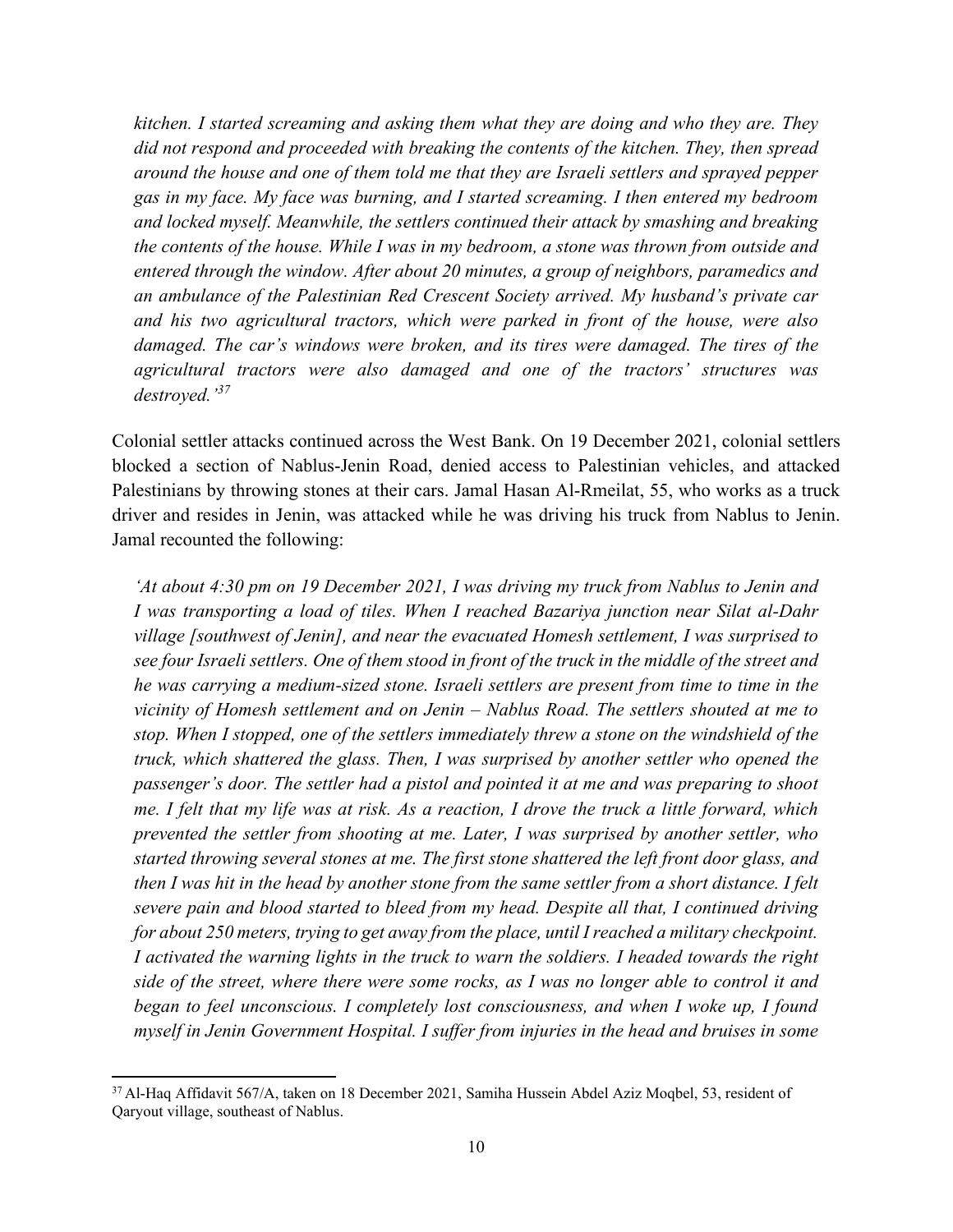*parts of my body. I still can't move and I suffer from pain. I also found out that my truck had its windshield and the left front door glass smashed, in addition to several damage in the structure of the truck.'* 38

Price tag attacks continued, while colonial settlers tried to pressure the Israeli government to authorise and expand Homesh settlement.<sup>39</sup> On 23 December 2021, some 10,000 colonial settlers marched near Homesh, protesting plans to dismantle a yeshiva there.<sup>40</sup> Meanwhile, the IOF closed Burqa entrances to allow colonial settlers to access Homesh,<sup>41</sup> and deployed tear gas and rubbercoated bullets against Palestinians.<sup>42</sup>

On the same night, 23 December 2021, colonial settlers raided Burqa village, attacked Palestinian houses by throwing stones, assaulting residents, and smashing tombstones.<sup>43</sup> A three-storey house, on the north-eastern side of Burqa, where a Palestinian family of two households resides, was attacked by a group of colonial settlers. Arafat Mohammad Ibrahim Salah, 56, one of the six members of the family recounted the attack:

*'On 23 December 2021, at about 6:20 pm, we were all in the first floor in the guest house accompanied by some of our relatives. I heard glass smashing. Then, I heard people screaming in Hebrew. I recognized that the perpetrators of the attack were Israeli settlers, who came in a march towards the evacuated Homesh settlement, which is located 500 meters to the north side of the village. I hurried towards the entrance of the house and called for help from neighbours. Immediately, I went up to my son's apartment in the third floor, and found their bedroom's window broken from the settlers' stones. My son's wife, who is pregnant, was scared. I tried to look from the door of the balcony to see the settlers, as they were throwing stones heavily, constantly, and violently. I saw about 150 settlers, in civilian clothes. They were standing on a high hill, about 10 meters to the north side of our house. My family and I started shouting at them to stop throwing stones, but they did not respond. Three armed settlers were accompanying the group of settlers, and were about 50 meters away from the attacking settlers. The settlers continued throwing stones at our house for* 

<sup>38</sup> Al-Haq Affidavit 574/A, taken on 23 December 2021, Jamal Hasan Al-Rmeilat, 55, resident of Al-Jaberyat, Jenin. <sup>39</sup> Oren Ziv, 'An evacuated settlement becomes a symbol of Jewish extremism' (3 January 2022)

[<sup>&</sup>lt;https://www.972mag.com/homesh-outpost-burqa-settlers/>](https://www.972mag.com/homesh-outpost-burqa-settlers/) accessed 18 January 2022.

<sup>40</sup> Hagar Shezaf, 'Palestinians Attacked After Pro-settler March in West Bank' (23 Deecmber 2021) [<https://www.haaretz.com/israel-news/.premium-thousands-march-near-west-bank-outpost-against-plans-to](https://www.haaretz.com/israel-news/.premium-thousands-march-near-west-bank-outpost-against-plans-to-demolish-yeshiva-1.10489989?lts=1641306526480)[demolish-yeshiva-1.10489989?lts=1641306526480>](https://www.haaretz.com/israel-news/.premium-thousands-march-near-west-bank-outpost-against-plans-to-demolish-yeshiva-1.10489989?lts=1641306526480) accessed 18 January 2022.

<sup>&</sup>lt;sup>41</sup> AlJazeera, 'Israeli settlers attack village in occupied West Bank' (24 December 2021) [<https://www.aljazeera.com/news/2021/12/24/israeli-settlers-attack-village-in-occupied-west-bank>](https://www.aljazeera.com/news/2021/12/24/israeli-settlers-attack-village-in-occupied-west-bank) accessed 15 January 2022.

<sup>42</sup> AlJazeera, 'Israeli settlers attack village in occupied West Bank' (24 December 2021) [<https://www.aljazeera.com/news/2021/12/24/israeli-settlers-attack-village-in-occupied-west-bank>](https://www.aljazeera.com/news/2021/12/24/israeli-settlers-attack-village-in-occupied-west-bank) accessed 15 January 2022.

<sup>43</sup> Hagar Shezaf, 'Palestinians Attacked After Pro-settler March in West Bank' (Haaretz, 23 December 2021) [<https://www.haaretz.com/israel-news/.premium-thousands-march-near-west-bank-outpost-against-plans-to](https://www.haaretz.com/israel-news/.premium-thousands-march-near-west-bank-outpost-against-plans-to-demolish-yeshiva-1.10489989?lts=1641306526480)[demolish-yeshiva-1.10489989?lts=1641306526480>](https://www.haaretz.com/israel-news/.premium-thousands-march-near-west-bank-outpost-against-plans-to-demolish-yeshiva-1.10489989?lts=1641306526480) accessed 15 January 2022.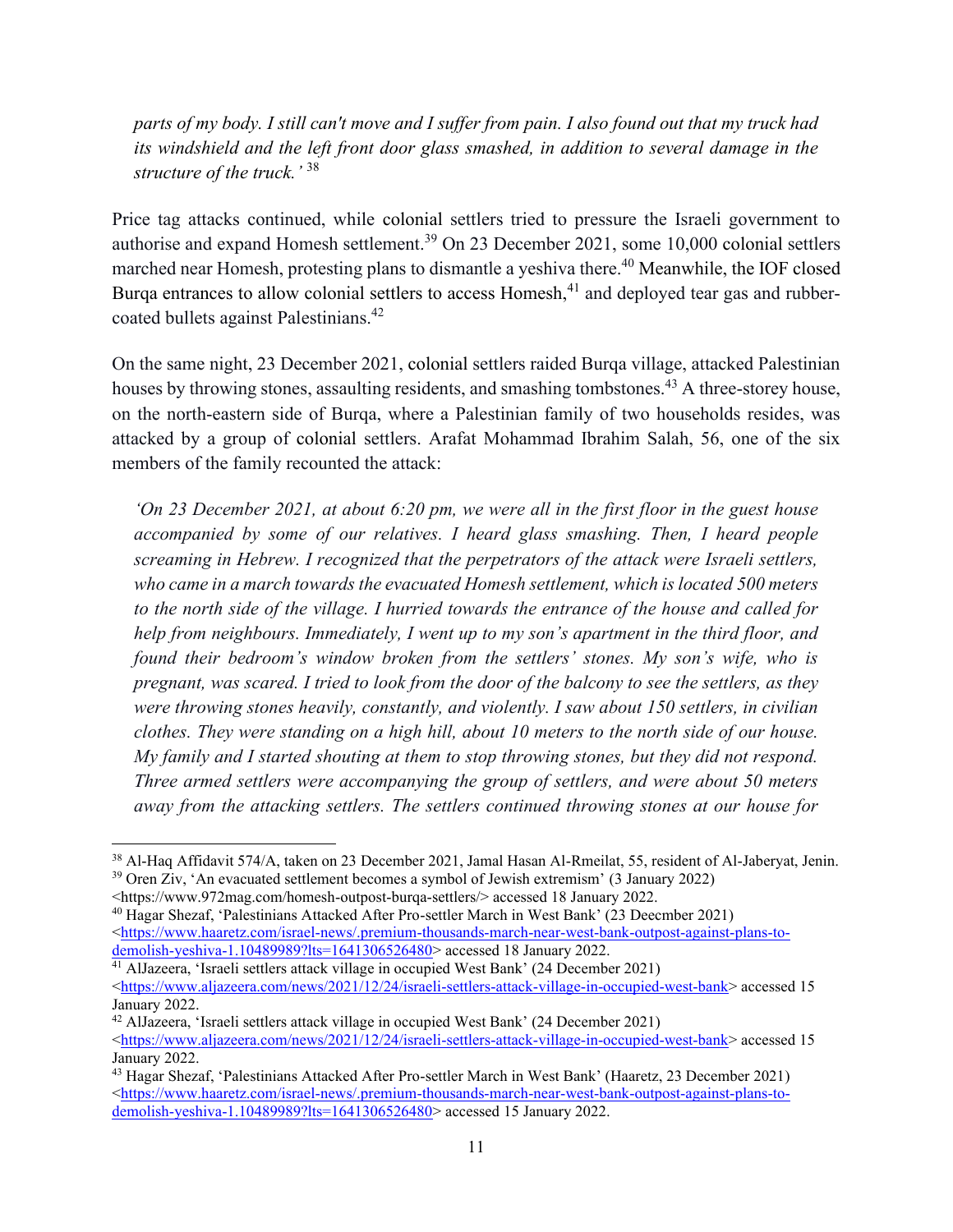*about 5 minutes, when residents of our village, Burqa, arrived to confront the attack. The settlers withdrew in the direction of Homesh settlement. After inspecting the house, we found that the settlers had broken my son's bedroom window on the third floor, and my bedroom's window on the second floor. They have caused holes in our plastic water tank, which led to the flow of all the water stored inside. We also found that the settlers had attacked the family cemetery, as they had broken 20 tombstones.' 44*

Earlier that day, confrontations erupted between the IOF and Palestinians at the western entrance of Burqa, whereas the IOF raided Palestinian homes and took them as military stations. Iman Fayez Mohammad Hajja, 53, testified on the raid by the IOF on her home at the western entrance of Burqa. The family, consisting of 10 members, was held hostage at their home and their home was used as a military station for three consecutive nights. In her affidavit, Iman said:

*'I live with my family. We are 10 members, three of whom are children. We live in a threestorey house, at the western entrance of Burqa. At about 10 am on Thursday 23 December 2021, we heard violent knocking on our main door. I went to open the door, when I was surprised by dozens of fully armed Israeli occupying soldiers, in their military uniform. They were pointing their guns at me, and asked me to go inside the house. They immediately raided the house and went to the third floor, where my son, Fadi, 32, his wife, Ruba, 24, and their daughter Dania, 10 months old, live. All my family members gathered in the first floor and the IOF took the third floor and the roof as their military station. They were behaving in a brutal manner, shouting and violently opening the doors of the houses. After the soldiers raided our house, our neighbour's house, Sabeih Saif, was also raided and taken as a military station. Confrontations were taking place between the residents and the Israeli occupying soldiers who raided the village in hundreds, accompanied by dozens of military patrols and an Israeli military bulldozer. The bulldozer closed the main road of the village with dirt and rock mounds. I could hear the sounds of live bullets, rubber-coated bullets, tear gas canisters being fired by the IOF from the roof of our house towards the main street, where the confrontations took place. We felt frightened with the IOF present in our home and we were concerned for our lives. I was watching the IOF movement in the building through a window overlooking the staircase. My family was detained on the first floor and soldiers prevented us from leaving. I even wanted to go to the third floor to bring diapers for my son's child, but they refused. My son, Fadi, was outside the house at the moment of the raid and was unable to come back to the house until the next day. I consider that the IOF held us hostage inside the house. The raid continued until 2:00 am on Friday, 24 December 2021. After they withdrew, we inspected the damage, and found that they had moved plastic chairs, and furniture from my son Fadi's house on the third floor to the roof. I also saw empty bullets on the ground and tear gas canisters on the roof. At about 10:00 am, on 24 December* 

<sup>44</sup> Al-Haq Affidavit 579/A, taken on 29 December 2021, Arafat Muhammad Ibrahim Salah, 56, resident of Burqa, Nablus.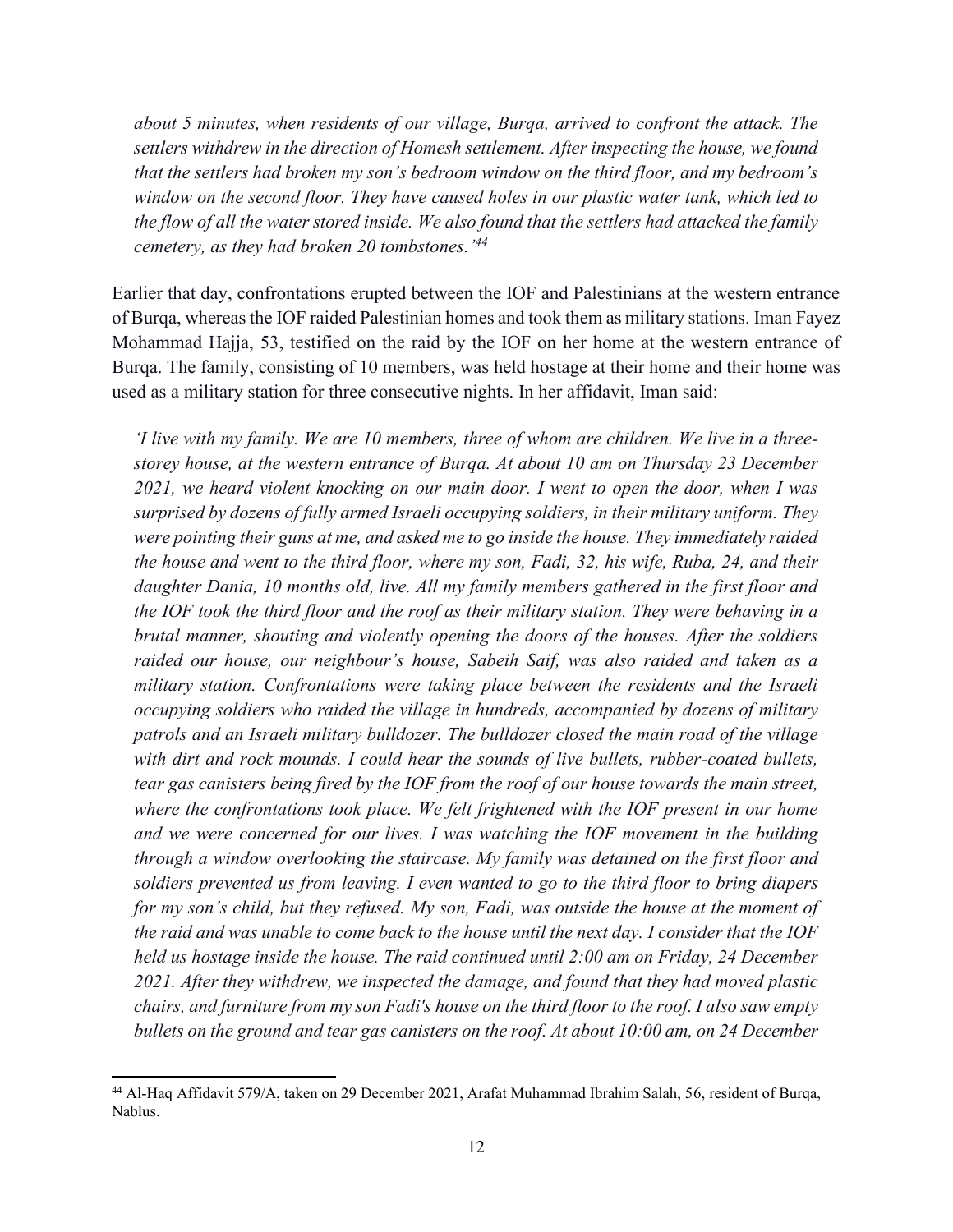*2021, the IOF returned and raided the house again. They stationed at the third floor and the roof and stayed until 1:00 am on 25 December 2021. During that time, we felt suffocated as a result of inhaling tear gas fired by the IOF from the rooftop of our house, which reached inside the house. On 26 December 2021, at approximately 1:00 pm, the IOF raided our house again and stationed at the third floor and the roof. They prevented us from moving again until they withdrew at 2:00 am on Monday 27 December 2021. This was the worst night we lived in the house, as they were firing live bullets and tear gas canisters heavily and violently. After the last raid, we found holes in the windows in the second and third floor. During the raids, we did not have the freedom to move or leave our house or receive anyone and we couldn't buy our necessities. The children in the house were terrified. I felt that our house turned into a military station.' 45*

Since 27 March 2022, Palestinians have been subjected to intensified colonial settler attacks in acts of vengeance, after a series of attacks by Palestinians inside the Green Line. The overall situation since the aforementioned date, have also included intensified violence by the IOF, who [launched several attacks on Jenin refugee camp,](https://www.trtworld.com/middle-east/several-palestinians-killed-in-west-bank-israeli-raid-continues-in-jenin-56246) increased their resort to excessive use of force and shoot to kill policy, heightened their conduction of arbitrary arrests, closed Al Jalma and Barta'a checkpoints, and intensified military troop numbers deployed in the West Bank. The attacks on the Jenin Refugee Camp amount to the continued use of collective punishment by Israel's apartheid regime against Palestinians.<sup>46</sup> Such violence by IOF has been accompanied by statements made by Israeli officials, inciting further violence against Palestinians, including Prime Minister Naftali Bennett's call on 30 March 2022 for 'citizens of Israel' to hold arms<sup>47</sup> further reinforcing colonial settlers to continue their attacks against Palestinians.

Most of the prominent trends by colonial settlers since the last two weeks has been closing main roads and attacking Palestinians in their vehicles, including by throwing stones, spreading a widespread sense of unsafety for Palestinians to move between cities and towns, and obstructing their right to freedom of movement, and their right to access health, education, and work. For example, on 27 March 2022, at around 11:45 pm, a group of colonial settlers attacked and destroyed dozen Palestinian vehicles passing through Nablus-Ramallah Street, near Huwwara town, south of Nablus, and on 29 March 2022, at approximately 10:30 pm, colonial settlers attacked Palestinian cars at intersections between towns and villages in Nablus, smashing the windows of a number of them and damaging car bodies.<sup>48</sup>

<sup>45</sup> Al-Haq Affidavit 583/A, taken on 29 December 2021, Iman Fayez Mohammad Hajja, 53, resident of Burqa, Nablus.

<sup>46</sup> Al-Haq, 'Action Alert: International Community must Intervene to Stop Escalating Violence Against Palestinians by Israeli Occupying Forces and Colonial Settlers" (11 April 2022) [<https://www.alhaq.org/advocacy/19878.html>](https://www.alhaq.org/advocacy/19878.html) accessed 12 April 2022.

<sup>47</sup> Gov.il, 'Recorded Statement by PM Bennett' (30 March.2022)

[<sup>&</sup>lt;https://www.gov.il/en/departments/news/spoke\\_statement300322>](https://www.gov.il/en/departments/news/spoke_statement300322) accessed 12 April 2022.

<sup>48</sup> According to Al-Haq's documentation.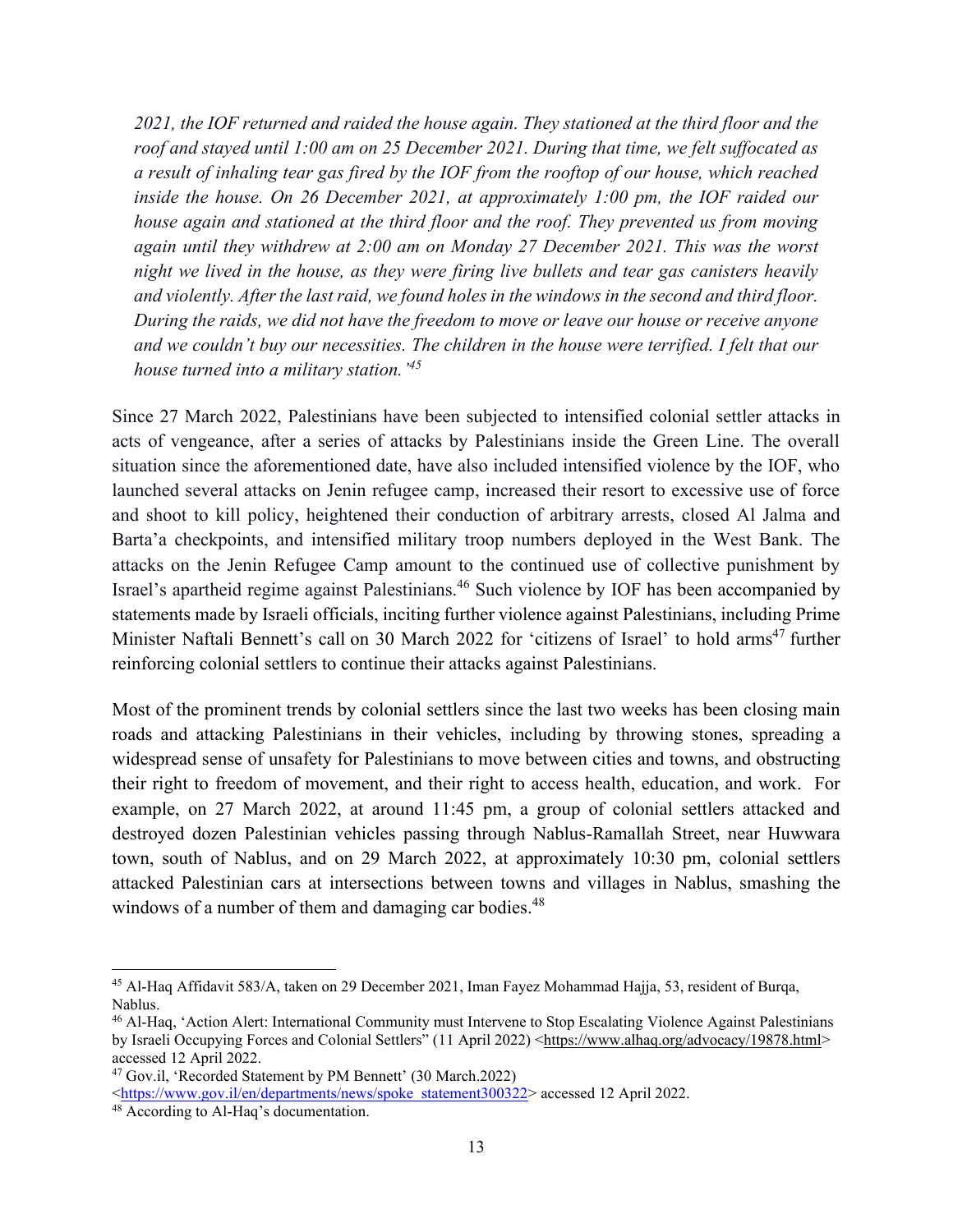Other trends also include attacking Palestinians in their homes, by throwing stones at homes' windows, destroying vehicles and torching them, and spray-painting racist speech at Palestinian homes' fences and doors. On 27 March 2022, at around 11:30 pm, colonial settlers attacked the home of Samir Mahmoud Masoud Odeh, 60, in Huwwara town by throwing stones and smashing the windows of their home and their private Mazda vehicle. As soon as family members left the home to see what happened, a group of colonial settlers withdrew in the direction of Nablus - Ramallah Street. Samir and his two sons, Ahmad, 18, and Abdullah, 23, headed to the aforementioned road, whereby dozens of colonial settlers were throwing stones at passing Palestinian vehicles. Then, a group of IOF arrived, and the family confronted the IOF verbally. One soldier then physically beat Samir with a rifle end on his head. Samir lost consciousness directly and was transferred to Rafidia hospital in Nablus city, as he had a two-cm wound in his head stitched.<sup>49</sup>

At dawn on 28 March 2022, colonial settlers attacked Palestinians' properties in the town of Turmusaya, north of Ramallah, by damaging the tires of around 16 Palestinians' vehicles, and writing provocative racist slogans on walls in the area calling for revenge against Palestinians and threatening them of reprisals against Palestinians attacks inside the Green Line.<sup>50</sup>

Colonial settler attacks are a direct result of the illegal transfer of Israeli civilians into occupied territory perpetrated by Israel, the Occupying Power.<sup>51</sup> Israel, as Occupying Power, is obliged to "ensure, as far as possible, public order and safety" in the occupied Palestinian territory.<sup>52</sup> Israel is also obliged to ensure the wellbeing and safety of the protected population, including by private actors.<sup>53</sup> This is in addition to its obligation to ensure that the protected persons are treated humanely and "protected especially against all acts of violence or threats thereof and against insults."<sup>54</sup> The scale and frequency of colonial settler violence has created a coercive environment in which the Palestinian people are forced to live in, and which may result in their forcible transfer, by the Israeli occupying authorities who have failed to provide an adequate response.<sup>55</sup>

In addition, under international human rights law, colonial settler attacks infringe upon Palestinians' rights, including freedom of movement and residence, freedom from interference

<sup>49</sup> Al-Haq Affidavit 79A/2022, taken on 28 March 2022, Samir Mahmoud Mas'oud Odeh, 60, resident of Huwwarra, Nablus.

<sup>50</sup> According to Al-Haq's documentation.

<sup>51</sup> Articles 49 and 147, of the Geneva Convention Relative to the Protection of Civilian Persons in Time of War (adopted 12 August 1949, entry into force 21 October 1950) 75 UNTS 287 (hereinafter 'Fourth Geneva Convention'); Article 8 of the Rome Statute of the International

Criminal Court (adopted 17 July 1998, entry into force 1 July 2002) 2187 UNTS 3 (hereinafter 'Rome Statute'). <sup>52</sup> Article 43, of the 1907 Hague Regulations annexed to the Hague Convention IV Respecting the Law and Customs in War on Land (hereinafter 'Hague Regulations').

<sup>53</sup> JS Pictet, Commentary: Fourth Geneva Convention Relative to the Protection of Civilian Persons in Time of War, ICRC, Geneva, 1958, pp. 274-283; Article 43, the Hague Regulations.

<sup>54</sup> Article 27, Fourth Geneva Convention.

<sup>55</sup> Article 8, Rome Statute; Articles 49 and 147, Fourth Geneva Convention.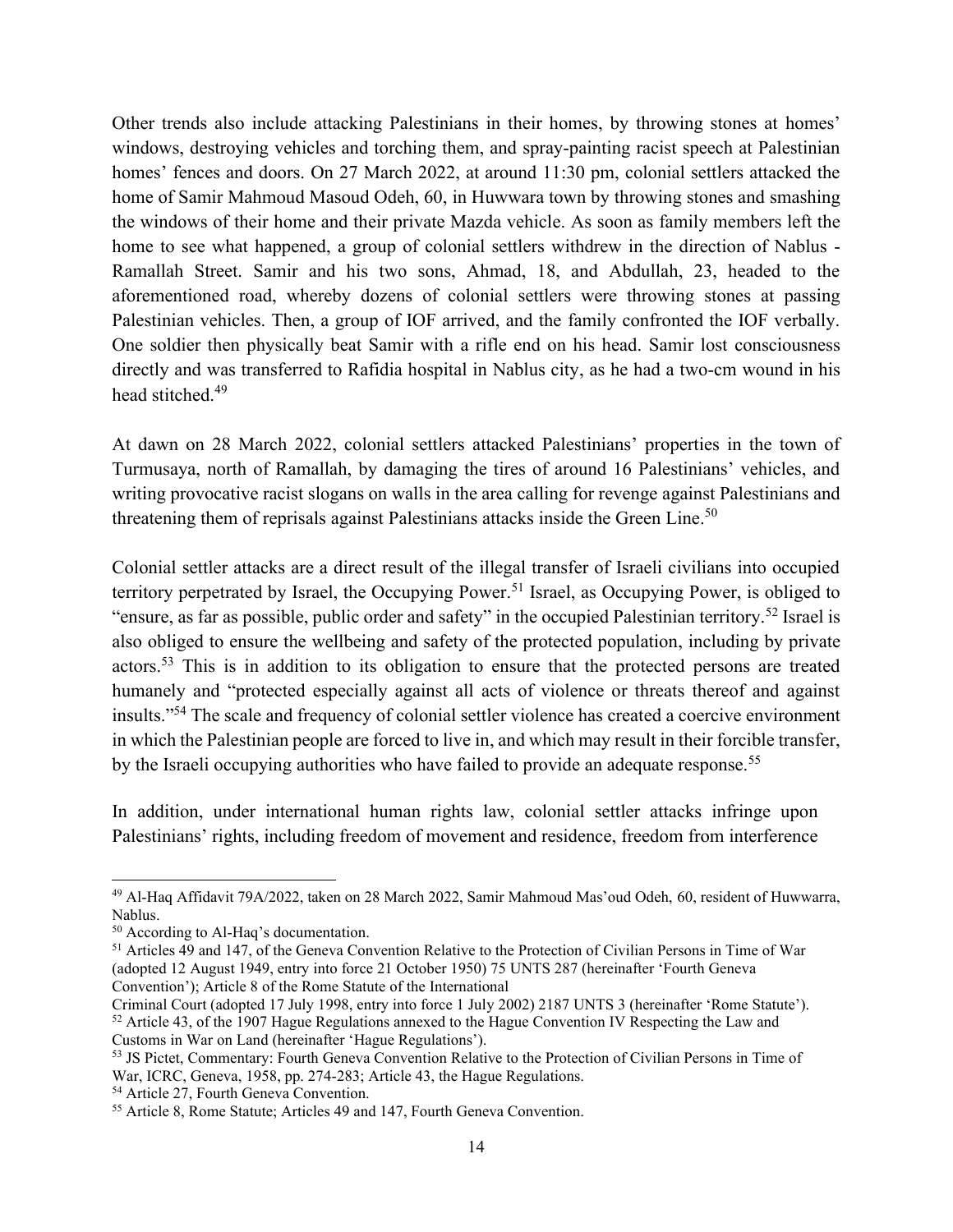with home and family life, as well as the rights to health, education, work and an adequate standard of living.<sup>56</sup> As indicated in the cases above, the IOF not only stand as bystanders while Palestinians are under attack by colonial settlers, they have gone further to shield and support colonial settlers who carry out violent attacks with impunity, perpetuating an environment in which these attacks thrive.

Colonial settler violence is a direct result of Israel's failure to take the necessary measures to prevent colonial settler violence. The systematic lack of any law enforcement by the Israeli police forces on criminal acts perpetrated by colonial settlers against Palestinians reveals an institutional unwillingness to hold colonial settlers to account. This constitutes a further violation of international law by the Israeli occupying authorities in so far as they deny to Palestinians an effective legal remedy for such attacks.<sup>57</sup> This systematic lack of law enforcement against colonial settlers, coupled with institutional unwillingness to investigate and prosecute colonial settlers, encourage colonial settlers to repeat their violence knowing that they enjoy impunity for crimes against Palestinians and benefit from the protection of Israeli domestic laws, in violation of international law. <sup>58</sup>

#### **Recommendations:**

The following appeal highlights increasing violence against Palestinians committed by colonial settlers since 2021 including specific price tag attacks in the recent period. We request the immediate intervention of your respected mandates to protect the Palestinian people from systematic and ongoing violence and attacks by IOF and colonial settlers, which are conducted with institutionalised impunity, and, in particular to:

- I. Demand Israel, the Occupying Power, to immediately halt the planning, construction and expansion of its unlawful settlement enterprise and progressively undertake measures to dismantle all existing settlements and their infrastructure and withdraw colonial settlers from the oPt;
- II. Call on Israel to guarantee the protection of the Palestinian civilian population in the oPt by taking all necessary measures to ensure effective law enforcement against colonial settler perpetrators and investigation into incidents of colonial settler violence;
- III. Call on Israel to afford all victims of colonial settler violence access to justice and effective remedies, including by ensuring the investigation of incidents, the prosecution of potential perpetrators, and reparations for its wrongful inaction;

<sup>56</sup> Al-Haq, 'Institutionalised Impunity: Israel's Failure to Combat Settler Violence in the Occupied Palestinian Territory' (2013) 29.

 $57$  Article 2(3) of the International Covenant on Civil and Political Rights (adopted 16 December 1966, entry into force 23 March 1976) 16 December 1966, 999 UNTS 171.

<sup>58</sup> See, Al-Haq, 'Institutionalised Impunity: Israel's Failure to Combat Settler Violence in the Occupied Palestinian Territory' (2013) 29.